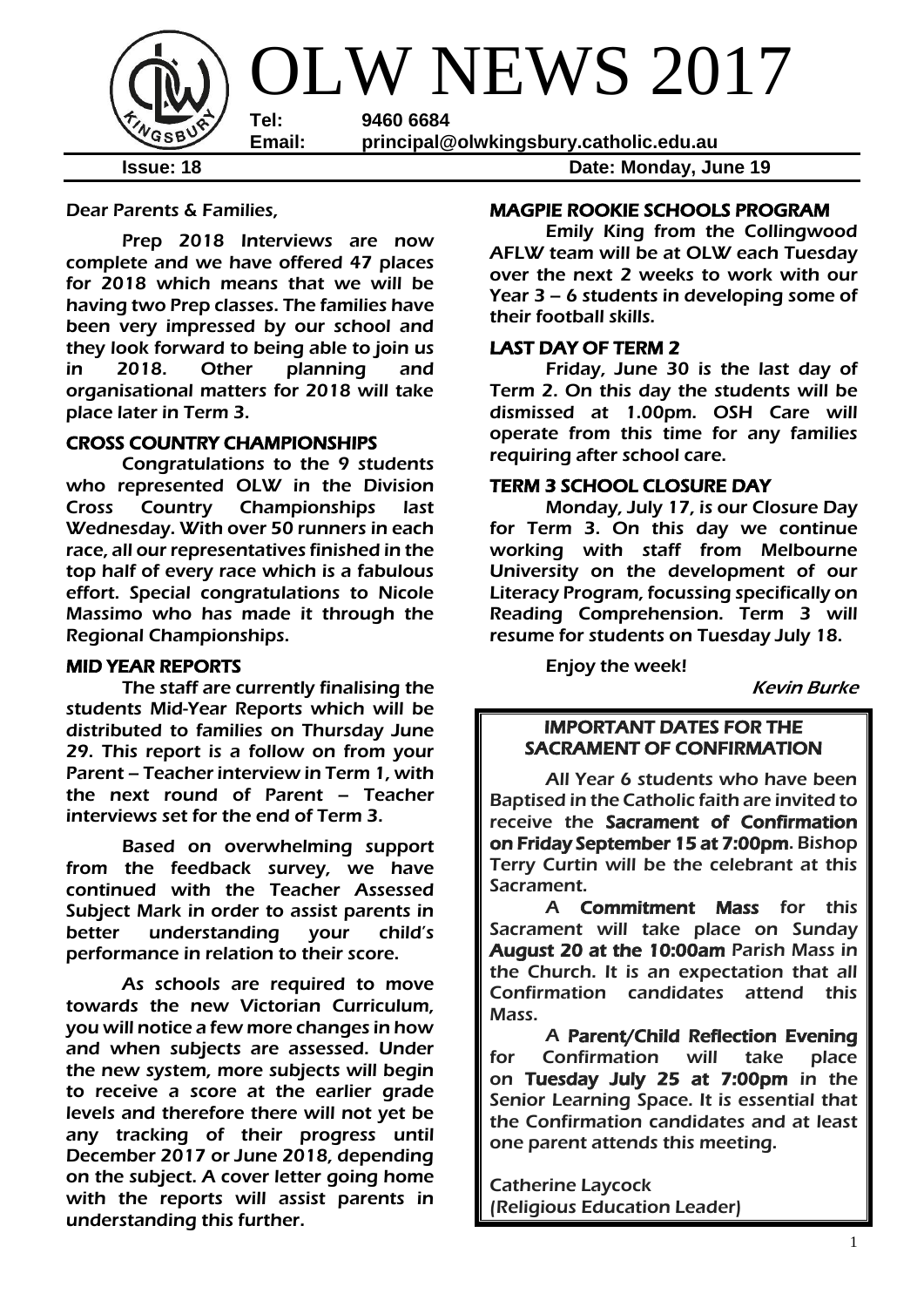## OLW 2017 SCHOOL CALENDAR

|                | <b>JUNE</b>                            |  |  |  |
|----------------|----------------------------------------|--|--|--|
| <b>TUE 20</b>  | <b>MAGPIE ROOKIE PROGRAM</b>           |  |  |  |
|                | <b>YEARS 3-6</b>                       |  |  |  |
| <b>TUE 27</b>  | <b>MAGPIE ROOKIE PROGRAM</b>           |  |  |  |
|                | <b>YEARS 3-6</b>                       |  |  |  |
| THUR 29        | <b>MID YEAR REPORTS</b>                |  |  |  |
|                | <b>DISTRIBUTED</b>                     |  |  |  |
| <b>FRI 30</b>  | <b>LAST DAY OF TERM</b>                |  |  |  |
|                | DISMISSAL - 1.00PM                     |  |  |  |
| <u>JULY</u>    |                                        |  |  |  |
| <b>MON 17</b>  | <b>CLOSURE DAY</b>                     |  |  |  |
| <b>TUE 18</b>  | <b>STUDENTS RESUME CLASSES</b>         |  |  |  |
| <b>THUR 20</b> | <b><i><u>ELEARNING NETWORK</u></i></b> |  |  |  |
| <b>TUE 25</b>  | <b>CONFIRMATION PARENT -</b>           |  |  |  |
|                | <b>CHILD NIGHT @ 7.00PM</b>            |  |  |  |
|                | <b>AUGUST</b>                          |  |  |  |
| WED 2          | <b>ED BOARD MEETING</b>                |  |  |  |
| FRI 4          | <b>100 DAYS OF PREP</b>                |  |  |  |
|                | YEAR 3/4 BASKETBALL                    |  |  |  |
|                | <b>TOURNAMENT</b>                      |  |  |  |
| FRI 11         | YEAR 5/6 BASKETBALL                    |  |  |  |
|                | <b>TOURNAMENT</b>                      |  |  |  |
|                |                                        |  |  |  |

# St Vinnies Winter Appeal

Blankets are one of the most wanted items during the cold winter months. In Victoria, St Vincent de Paul distributes thousands of blankets each year.

This year, the SRC has agreed to take part in this appeal. We are encouraging all families to donate a blanket or two in good condition to help someone who is less fortunate than us in order to stay warm this winter. Students are able to leave all clean blankets at the collection area in the school office. The SRC will organise their distribution with the local St Vinnies sub-branch.

> Many thanks for your support, OLW SRC



## FIRE Carrier News

I

As part of the recent National Reconciliation Week, students in the junior grades took part in a colouring-in competition and



some of the senior students took part in a Poetry writing competition. We wish all our entrants best of luck.

The F.I.R.E. Carriers have selected two poems which are included in today's newsletter. The poem had to be entitled "We Are One People" and will be judged on its quality and meaning. Good luck everyone. We'll let parents know of the results.

From the F.I.R.E. Carriers.



## WE ARE ONE PEOPLE

We are all, we are big and small. We sometimes fight, to make things right, but we work as a team, and we are not mean, but we are powerful and strong, and those who don't believe are wrong. We don't judge each other, we are there for each other, because together, we are one people.

by Cherice

# WE ARE ONE PEOPLE

We can be tall. We can be black, We can be small. We can be white, We all get our rights. We can be wide, We can be squeezed, But that does not matter, We all want to be pleased.

by Adam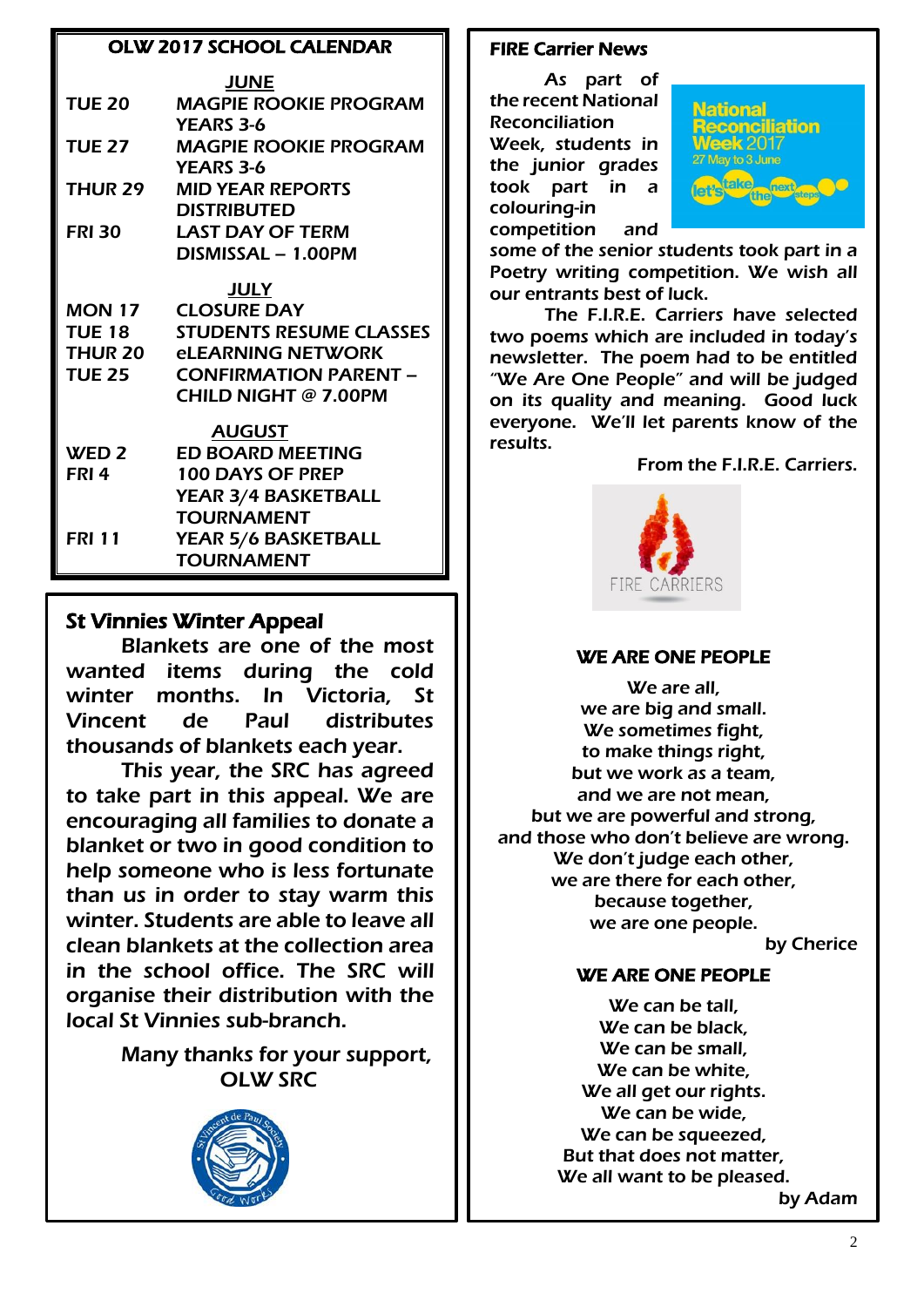# *Parish of Our Lady of the Way Kingsbury*

*Presbytery: 13 Green Ave, Kingsbury, 3083*



*Entrance Antiphon:* The Spirit of the Lord has filled the whole world and that which contains all things understands what is said, alleluia.

*Communion Antiphon:* They were all filled with the Holy Spirit and spoke of the marvels of God, alleluia.

## *Readers for Sunday Mass*

| $18th$ Jun | 6pm J Glover | 8am P Hearity | 10am M Jones  |
|------------|--------------|---------------|---------------|
| $25th$ Jun | 6pm E Nguyen | 8am E McGoon  | 10am J McColl |

## *Extraordinary Ministers of Holy Communion*

| $18th$ Jun | 6pm M Nolan  | 10am N Buchan       |
|------------|--------------|---------------------|
| $25th$ Jun | 6pm M Martin | 10am N George Swamy |

## *OLW Church Cleaning Roster*

 $3<sup>rd</sup>$  Jun P Doorbar K Zanini (Extra person to be added) 17th Jun Professional Cleaners

#### *OLW Sacristy Linen Laundering Roster*

| $25th$ Jun | Pia Matthews  |
|------------|---------------|
| $2nd$ Jul  | Barbara Hayes |
|            |               |

| $14th$ Jun | <b>Church Account</b>     | \$1135.30 |
|------------|---------------------------|-----------|
|            | <b>Presbytery Account</b> | \$861.50  |

*Now available:* the Swag magazine. Get your free copy, from the foyer, now.

*6pm Mass:* Today we remember John Fernandez and departed family members.

*Parish leadership*: team meeting this Wed 21<sup>st</sup> June, 7-8pm in the Presbytery.

*Parish luncheon:* Wednesday 28<sup>th</sup> June at Coopers Bundoora. 2 courses \$18.00. Coffee and biscuits extra. Please leave your name on the list if you would like to come along. All welcome.